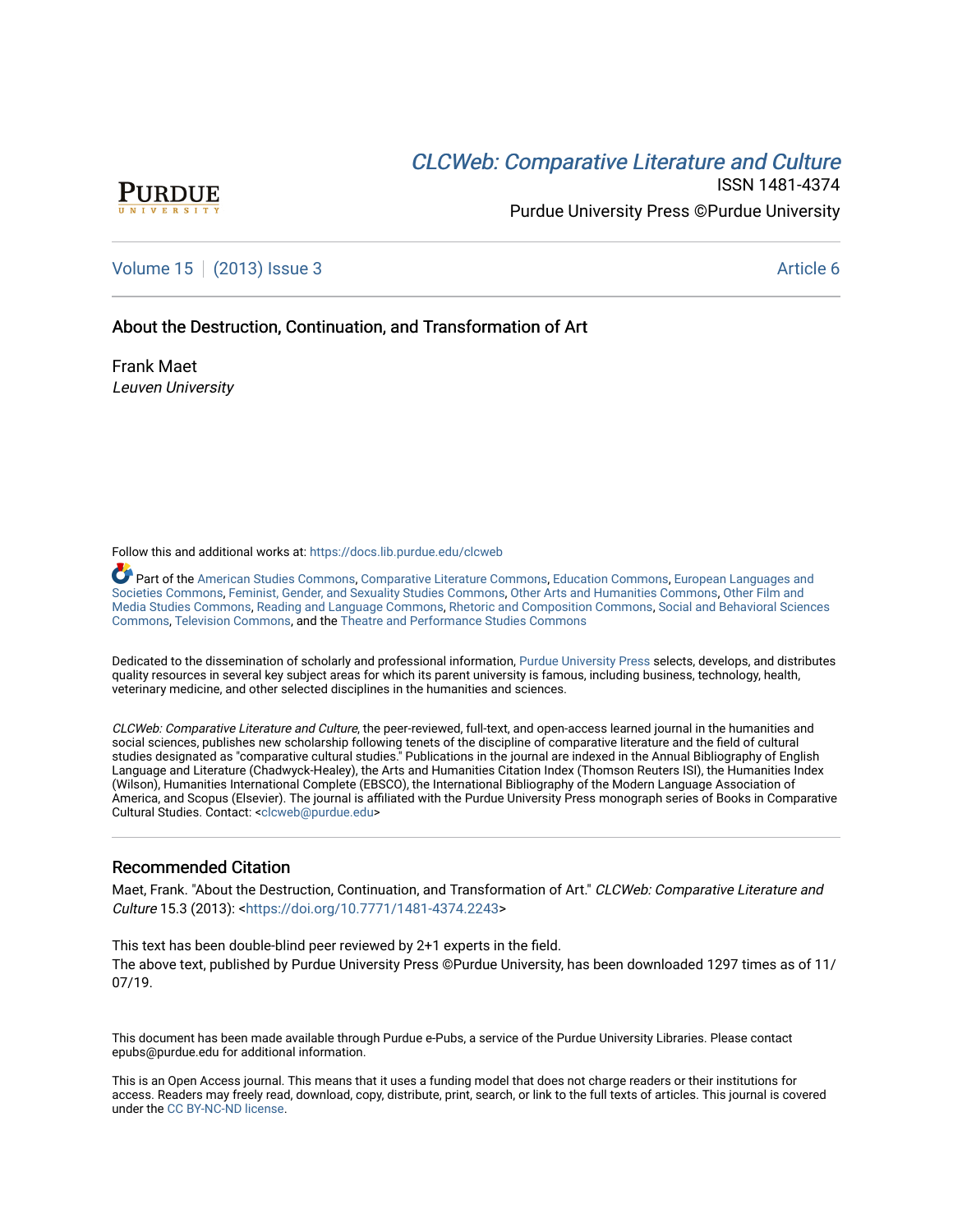### **PURDUE** UNIVERSITY PRESS <http://www.thepress.purdue.edu>



ISSN 1481-4374 <http://docs.lib.purdue.edu/clcweb> Purdue University Press ©Purdue University

CLCWeb: Comparative Literature and Culture, the peer-reviewed, full-text, and open-access learned journal in the humanities and social sciences, publishes new scholarship following tenets of the discipline of comparative literature and the field of cultural studies designated as "comparative cultural studies." In addition to the publication of articles, the journal publishes review articles of scholarly books and publishes research material in its Library Series. Publications in the journal are indexed in the Annual Bibliography of English Language and Literature (Chadwyck-Healey), the Arts and Humanities Citation Index (Thomson Reuters ISI), the Humanities Index (Wilson), Humanities International Complete (EBSCO), the International Bibliography of the Modern Language Association of America, and Scopus (Elsevier). The journal is affiliated with the Purdue University Press monograph series of Books in Comparative Cultural Studies. Contact: <clcweb@purdue.edu>

#### Volume 15 Issue 3 (September 2013) Article 6 Frank Maet,

"About the Destruction, Continuation, and Transformation of Art"

<http://docs.lib.purdue.edu/clcweb/vol15/iss3/6>

Contents of CLCWeb: Comparative Literature and Culture 15.3 (2013) Thematic Issue Literacy and Society, Culture, Media, and Education. Ed. Kris Rutten and Geert Vandermeersche <http://docs.lib.purdue.edu/clcweb/vol15/iss3/>

Abstract: In his article "About the Destruction, Continuation, and Transformation of Art" Frank Maet offers an answer to the question raised by Arthur C. Danto's thesis how to discern art from non-art? Maet considers art from the perspective of a technologically mediated reality and he distinguishes three different views on contemporary visual art: the destruction, the continuation, and the transformation of art. Maet considers these three artistic views as different strategies to deal with our current technological condition and evaluates the merits of each of them. He argues that our thoroughly designed reality turns the strategy of artistic destruction into a dangerous and sometimes even life-threatening strategy and that existing theories of art advocating the continuation of art fall short in taking into account popular and commercial products. According to Maet, we have to opt for a radical transformation of the concept of art and redefine art in light of the current digitalization as a specific kind of technology.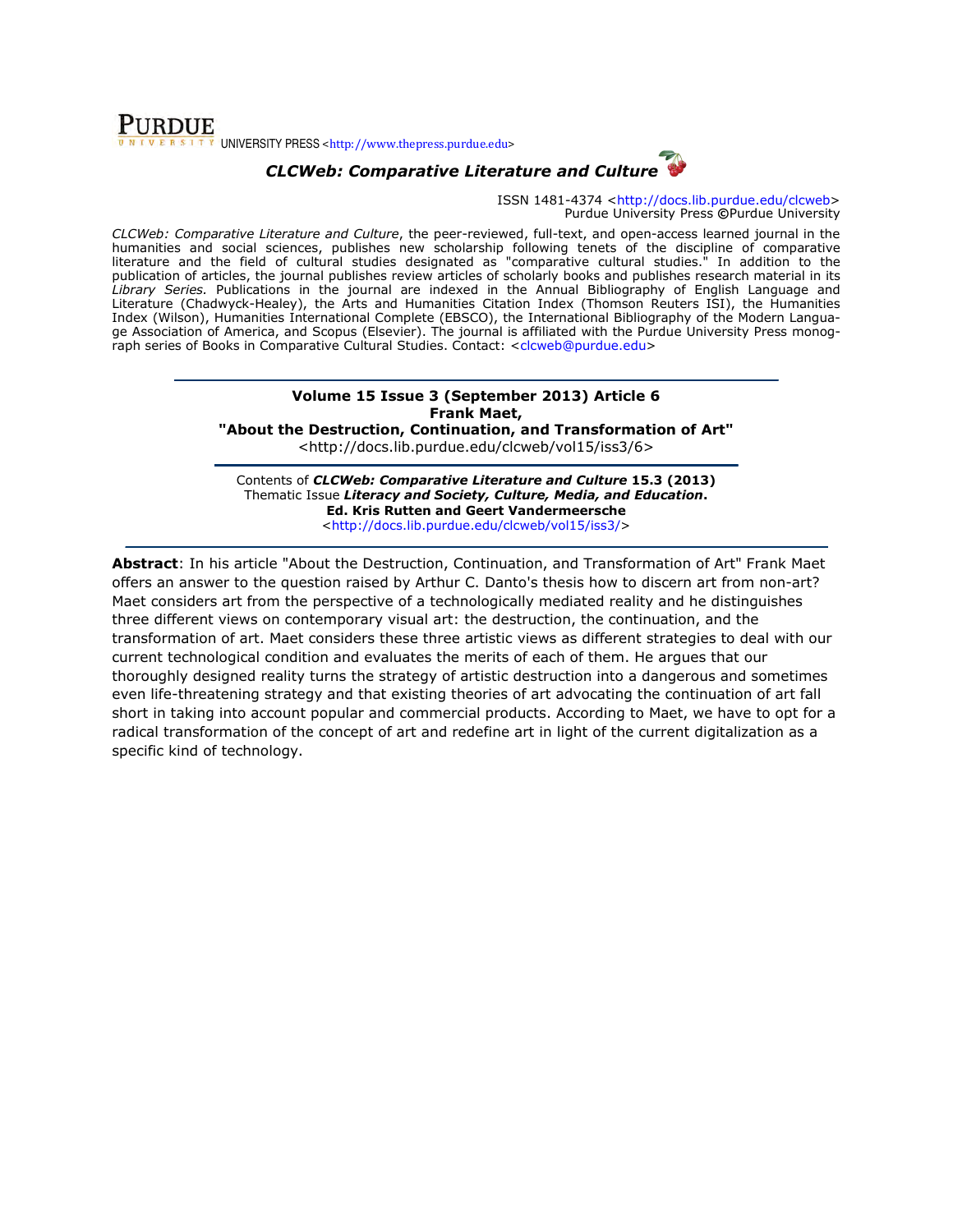#### Frank MAET

#### About the Destruction, Continuation, and Transformation of Art

In contemporary art, we are confronted with works of art presenting destruction and self-destruction as creation. Often these works differ in no real sense from plain vandalism against art and even from vandalism per se. Taking these expressions of violence against art as a starting point, I turn to Arthur C. Danto's thesis of the end of art and the fundamental question of how to discern art from non-art. I consider this question from the perspective of our currently thoroughly designed reality. Nowadays almost everything is designed: our nature and our lives. This makes it difficult to distinguish what is fabricated from what is not, and it blurs the difference between art and non-art. Both artistic and nonartistic products are technologically designed. In this article, I propose three different views on contemporary art: the destruction, the continuation, and the transformation of art. I consider these three artistic views as different strategies to deal with our current technological condition.

In 2004, one of the cleaners of Tate Britain threw away  $-$  accidently  $-$  a bag of rubbish that was part of an installation by Gustav Metzger ("Cleaner"

<http://news.bbc.co.uk/2/hi/entertainment/3604278.stm>). The act of the cleaner is not an isolated event in the art world. For example, in 2001 a work of Damien Hirst was disposed of: the installation consisted of trash such as beer bottles and ashtrays (the idea was to represent the chaos of the studio of the artist) and the cleaner thought that the bottles and ashtrays were leftovers of the opening of the exhibition the night before (Blackstock

<http://www.guardian.co.uk/uk/2001/oct/19/arts.highereducation1>; Vasagar

<http://www.guardian.co.uk/uk/2001/oct/20/arts.highereducation1>) and in the 1980s a work of the German artist Joseph Beuys was destroyed. Beuys' work, entitled Fat Corner, consisted of five pounds of butter installed in the corner of his office at the Düsseldorf Art Academy and the janitor put the "butter" in the trash (Gayford

<http://www.bloomberg.com/apps/news?pid=newsarchive&sid=aVSpjjkkQaRI>).

A closer look at these works of art reveals that their representations refer to destruction or decay and thus the disposition of the artwork suggests double irony. The installation of Metzger at Tate Britain was a re-creation of the First Public Demonstration of Auto-Destructive Art and, according to the artist, the bag of rubbish represented the finite existence of art. Metzger had founded "autodestructive art" in 1959 because he "wanted to bring destruction, decay and loss into an art form" (Pollard <http://news.bbc.co.uk/2/hi/entertainment/8325665.stm>). The tendency to destruct is crucial to the history of modern and contemporary art: from the twentieth century onward, the history of modern art is a history of one style reacting to the preceding one and art often disrupts common aesthetics. At least this was the case with the avant-garde movements such as futurism, dada, and surrealism. Much of this art was meant to be anti-art with the artists attacking the art establishment. This destructive tendency even goes further when artists destroy works of art as an act of art. The erasing of a drawing of Willem de Kooning by Robert Rauschenberg in 1953 is perhaps the most famous example. Today, art vandalism has become popular in the art world. In a 2006 New York Times article entitled "Conceptual Artist as Vandal: Walk Tall and Carry a Little Hammer (or Ax)" Alan Riding describes some recent examples as follows:

In 1999, for example, two Chinese artists, Yuan Cai and Jian Jun Xi Ianjun, jumped on "My Bed," a work by the British artist Tracey Emin comprising an unmade bed accompanied by empty bottles, dirty underwear and used condoms, that was on view at Tate Britain. The following year, the same two artists urinated on the Tate Modern's version of "Fountain," noting that Duchamp himself said artists defined art. A British artist, Michael Landy, held what he called "Break Down" in an empty department store in London in 2001: in this happening, he destroyed all his possessions, including art donated by friends. Two other British artists, the Chapman brothers, were accused of vandalism in 2003 when they added the faces of clowns and puppets to the 80 etchings in an edition of Goya's "Disasters of War" that they had purchased. (<http://www.nytimes.com/2006/01/07/arts/design/07duch.html>)

The destructive tendency towards art and the common imagination within the art world often has a positive and even utopian dimension. The avant-gardes wanted to free culture from conventional constraints. In the above-mentioned examples, the artists wanted to draw the attention to the finiteness of art (in the case of Metzger) and the chaos of the artist (in the case of Hirst). Paying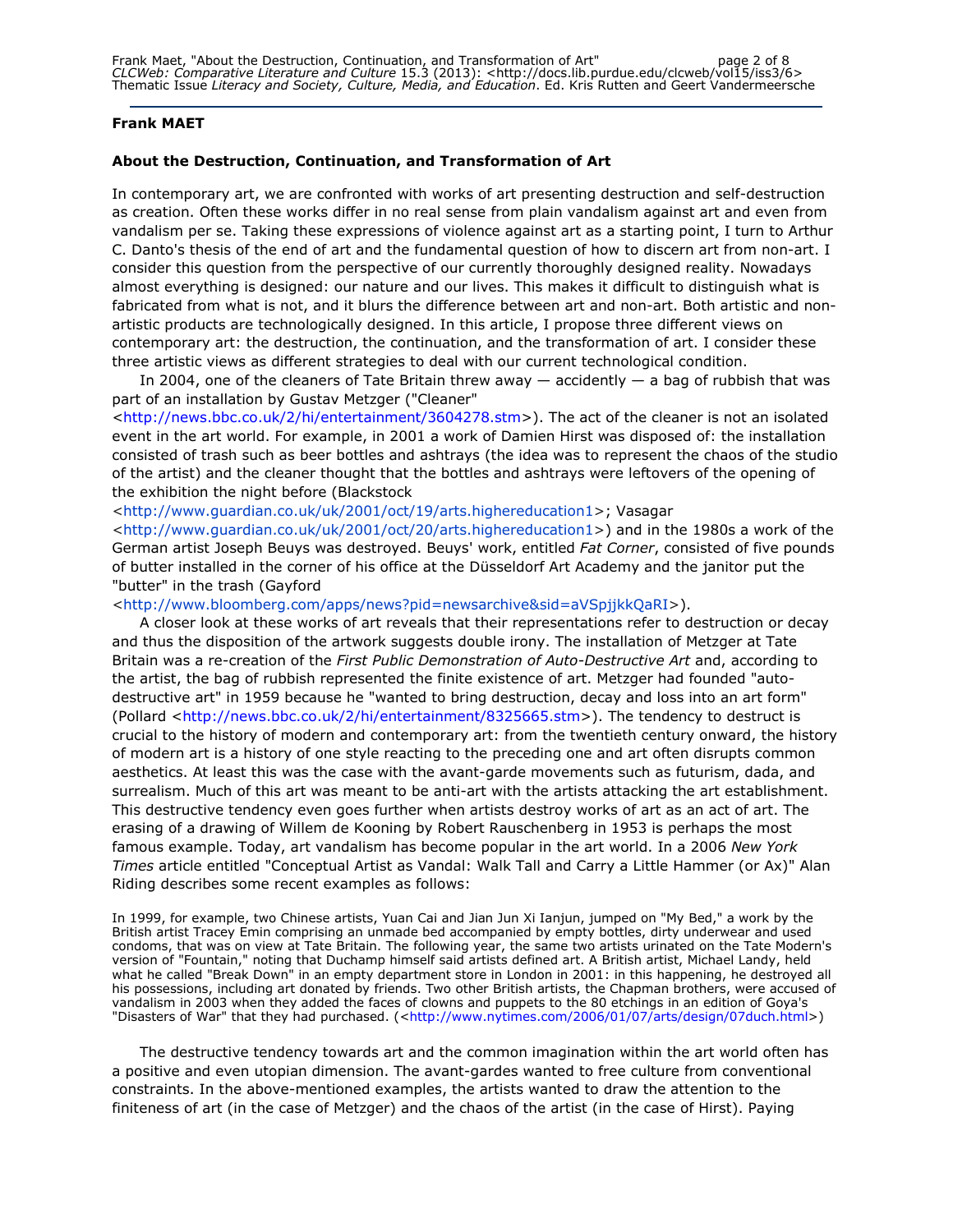attention to the vulnerability and relativity of art is thought provoking because these aspects are usually ignored. Also, these artistic interventions open up space for new findings. However, distinguishing the results of the artistic interventions from non-artistic products becomes difficult. We cannot consider the works of Metzger and Hirst as *trompe-l'oeil*-s since the products are no imitations of existing objects. The sack of rubbish used by Metzger differs in no way from a non-artistic sack of rubbish and I posit that these types of works question the existence and the legitimacy of the art world and remind us of the work of Marcel Duchamp. By selecting existing industrially made products, such as a urinal, a bottle rack, and a snow shovel, and exhibiting them in an art museum, Duchamp questioned the status of art (see Foster, Krauss, Bois, Buchloh). From the 1960s onwards, many artists continued creating conceptual experiments similar to those of Duchamp and returned again and again to the question "what is art?". But how should we understand and theorize this evolution?

Danto theorized about the phenomenon of art becoming indistinguishable from non-art in his "The Artworld" and in After the End of Art. Discussing the design of Andy Warhol's Brillo Boxes, Danto argued that they were similar to that of the commercial products which could be bought at the supermarket and contended that the products shown in the art gallery no longer referred to art. Danto identified the era of art with the time period between 1400 when Renaissance artists became conscious of being artists instead of mere artisans and the 1960s. During the centuries following the Renaissance, there was an evolution of visual art in the way artists imitated and represented reality, recognizable by distinguishable formal, visual traits. Also, more and more works of art self-consciously referred to a proper history of art. According to Danto, the evolution of the visual representation of reality came to an end in the 1960s. From then on, works of art no longer refer to the history of art exclusively and Danto argues that art has turned into philosophy: in order to understand the presented objects as art, the viewer needs to turn to thought and move away from sense perception. Danto, calling the art made after the 1960s post-historical, is convinced we need to work out a theory for the art created after the end of art.

Danto's theoretical framework helps us to understand the confusion of the cleaners and the destruction of art that causes the confusion. The cleaners were misled by the indiscernibility of art and non-art, whereas destructive artists wanted to change our idea of the concept of art by opposing and attacking the ideas of the mainstream. However, the indiscernibility of art does not merely lead to confusion within the context of the art world: since anything can be art, it is often not clear where the art world stops or begins. Art and what formerly has been considered as non-art merge. Artists build bridges, boats, and cars that are shown in art museums, but also function in the non-artistic world (see, e.g., Archer 228-32). Art vandalism is sometimes considered as art, as in the case of Gustav Metzger. On other occasions, it is regarded as a crime. Pierre Pinoncelli for example, a performance artist who wants to revive the ideas of Duchamp, destroyed one of Duchamp's most famous readymades, the urinal entitled Fountain, and was charged for vandalism (Lichfield <http://www.independent.co.uk/news/world/europe/pierre-pinoncelli-this-man-is-not-an-artist-466430.html>). When art and non-art become easily interchangeable, we finally lose the distinction between products of fiction and a non-fictional reality. This is what Jean Baudrillard suggests, namely comparing our world to a simulacrum and relating fiction with non-fiction in such a way that they become indistinguishable. We live in a thoroughly designed and mediatized world and we can no longer tell the difference between what is staged and what is not. In other words, with the limits of the art world becoming fuzzy, we meet the problem of the indiscernibility, which is what Danto refers to, also outside of the art world. In my opinion, the situation does not have to be considered a problem as long as it leads to enrichment and the opposition of art and non-art brings along new creative syntheses. However, the destruction of art is more problematic. When we move away from the difference between art and non-art in such a way that the constraints of an artificial and separate art world are overthrown, the act of destruction comprises a fictional or symbolic and non-fictional destruction of the world we live in. This happened, for example, when artists such as Stockhausen and Hirst declared the 9/11 terror attacks a piece of art: the suggestion is that we could interpret this act of destruction as symbolic: the World Trade Center towers, symbols of capitalism, were destroyed in a style reminiscent of US-American action films (see Allison

<http://www.guardian.co.uk/uk/2002/sep/11/arts.september11>; Schulz <http://www.welt.de/print-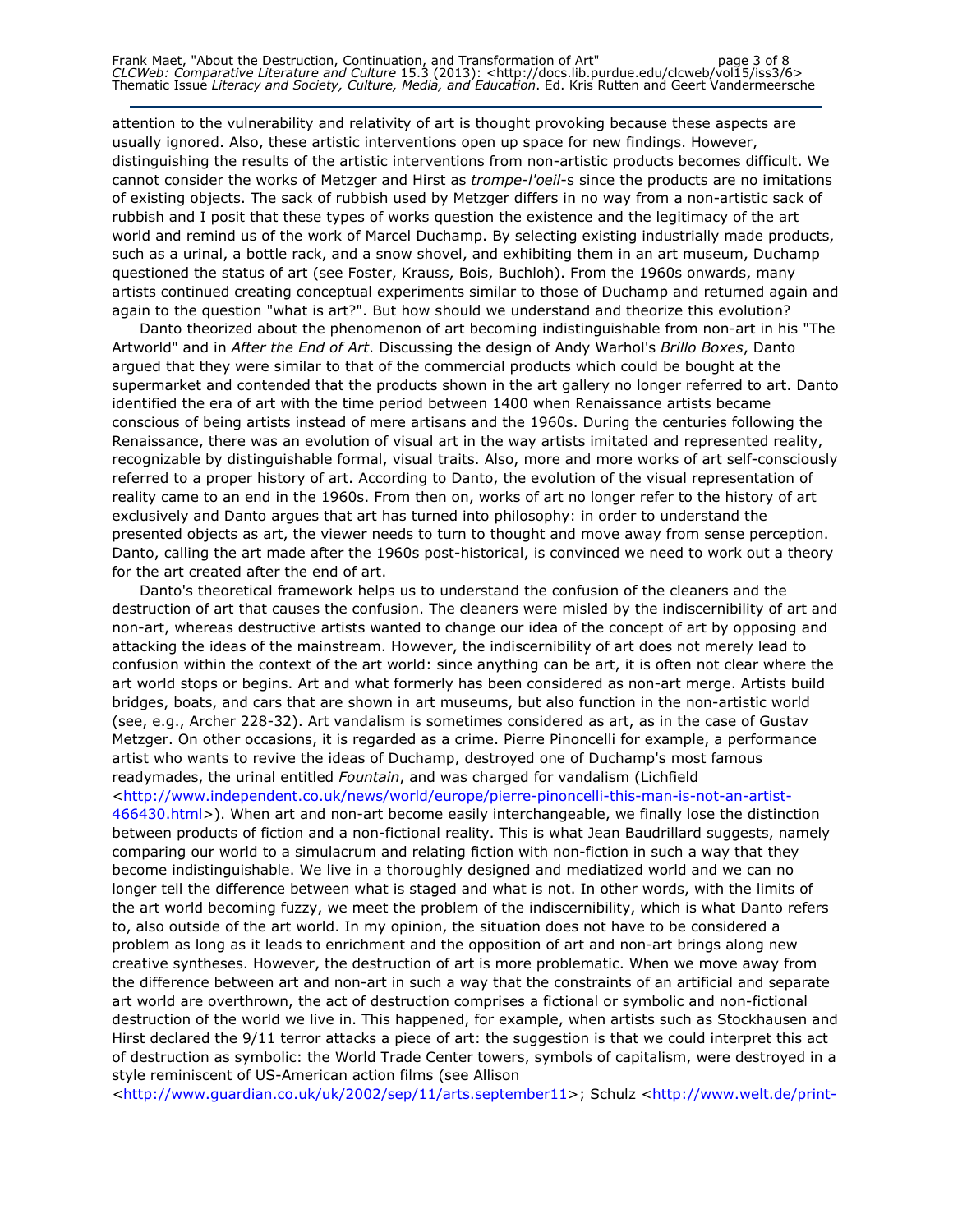welt/article476671/Welle-der-Empoerung-ueber-Stockhausen.html>). However, the attack was not limited to a symbolic one: it was an act of terrorism thus both non-symbolic and non-artistic that destroyed the lives of many people. Thus I believe that Danto is right when he says that we need to develop a theory of art for the art after the end of art and that we need a new theory to be able to understand the new situation and its artistic dimensions. Within the post-historical condition of art, destruction is a dangerous creative strategy. When artistic destruction is no longer confined to the story of representational art, it attacks in a very direct way the world we live in.

According to Danto, it was Clement Greenberg who theorized the last step in the history of visual art. Focusing on art created from the 1860s onward, Greenberg claimed that art is self-critical and the goal of the modern artist is to define the essence of the medium of art. For example, the essence of painting, a dominant medium of art, is flatness and the history of modern art is a history of paintings looking for a representation of this flatness (Greenberg 90). The result is abstract art and monochrome paintings which show the flat surfaces of the paintings themselves. Contrary to Greenberg, Danto believes that after the 1960s an essentialist definition of art is no longer possible and that we need a new theory of art. Art theorists and critics Rosalind Krauss and Thierry de Duve both formulate art theories to explain the functioning of art after the 1960s, each critic elaborating on different aspects of Greenberg's art theory. The question is whether these views bring us to the new theory of art we need.

During the 1960s, many different movements, styles, and mediums emerged within the art world. Conceptual Art, in which the idea of art was more important than the materialization of the art, was introduced. Minimalist Art confronted us with art that was neither sculpture nor painting, but something in-between. The artist Donald Judd, for example, presented a series of painted boxes, some attached to the wall, as if they were three-dimensional monochromes. In Performance Art and Happenings artists wanted to bring art closer to life by presenting and organizing live performances and when artists started to experiment with televised images and recordings from 1965 onwards, this was the beginning of Video Art (see Archer). We can compare the heterogeneity of these styles with the different channels broadcasted by television, the most popular medium of the 1960s. Since then this heterogeneity has increased exponentially, following the growth of technological media. Krauss offers us a challenging analysis to view art as the contemplation of technological mediums: in line with Greenberg, Krauss recognizes in art a search to define the medium apart from its functioning. Contrary to Greenberg, she focuses on technological media and no longer on the traditional artistic media such as painting and sculpture.

To explain her view, Krauss refers to Marshall McLuhan, but she changes the latter's focus and replaces McLuhan's dictum "the medium is the message" (20) with the saying "the medium is the memory" (Krauss, Perpetual 19). While McLuhan stressed the effects of the functioning of the medium and the changes it brings to our psychosocial lives, Krauss describes how media of technology are analyzed and shown within the art world. According to Krauss, a medium gains a certain freedom when it is no longer new or in use. When a technological medium becomes outmoded, it is no longer valued for its functional achievements, nor for its new effects–aspects on which McLuhan focused. Krauss argues that artists make use of this freedom to represent the medium in its true sense. She remarks, for example, how conceptual artists used photography although the medium of photography was no longer new and understands the combination of photographs and texts, which was common in Conceptual Art, as a reflection on the meaning of photography. In the work of the installation artist Marcel Broodthaers, who was fascinated by film, she recognizes a contemplation of the moving image (Krauss, A Voyage). She also writes about the work of the contemporary video artist James Coleman, who reuses outmoded dia-apparatuses (Krauss, "…And then Turn Away?").

In line with Greenberg, de Duve defends a critical approach to art. Greenberg considered modern art as critical art and in his later work, he referred to Kant to explain his notion of the critique as the ability to investigate and define the limits of a specific medium (106) and contrary to Greenberg, de Duve does not focus on the medium, but on the viewer. According to de Duve, from the 1960s onwards, art can be made with everything and anything and he is convinced Duchamp is the model for this radical openness ("The Post-Duchamp" 27-28). Duchamp showed us with his readymades already existing industrial objects, such as a urinal and a bottle-rack, which he selected seemingly at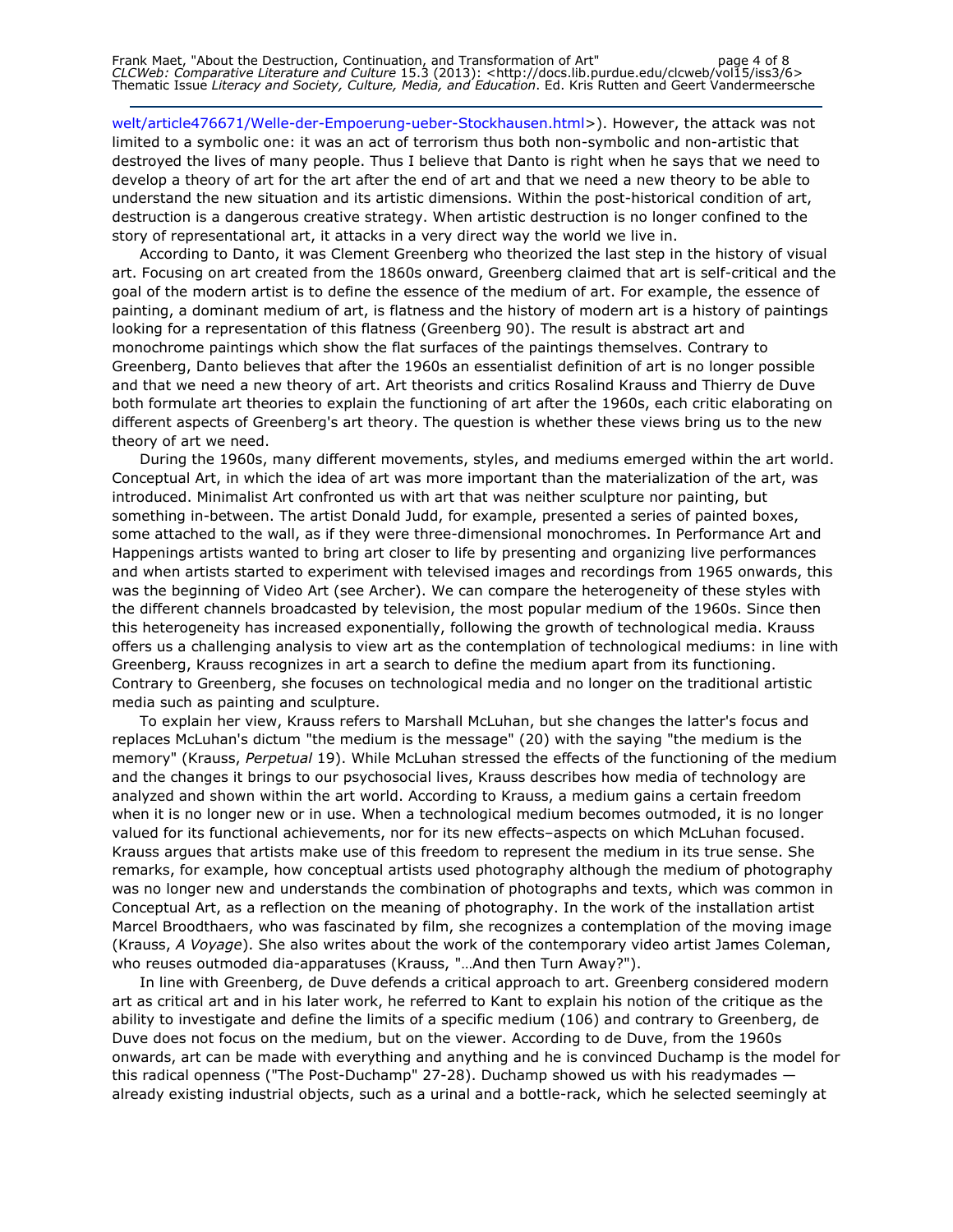random and declared to be art  $-$  that anything and everything could become art. Duchamp made his readymades at the beginning of the twentieth century, but only from the 1960s onwards did artists start to experiment with his ideas. Art movements, such as Pop Art, Conceptual Art, and Minimalist Art all made use of readymades: in Pop Art, artists made new pictures on the basis of already existing photographs or cartoons, in Conceptual Art, readymades were often used to illustrate ideas, and in Minimalist Art, industrial objects, such as fluorescent lamps, were placed in a new environment.

While art can be made with anything and everything, it is up to the viewer to decide whether something is art or not. de Duve's analyses of the aesthetic judgment of art are based on the critical works of Kant. According to de Duve, art is a regulative idea: we cannot prove its existence or nonexistence, but we can accept and use the concept of art to give meaning to our aesthetic feelings. It is the viewer — who can be "anyone and everyone" (de Duve, "The Post-Duchamp" 35) — who names and declares something as art or not, based on the viewer's aesthetic appreciation of the specific work of art. This decision is made with the knowledge of art belonging to the viewer. In this sense, anything and everything can indeed be art as long as the viewer recognizes it as such. de Duve also believes that when someone judges something to be art, this person wants everyone to agree with him. This is the Kantian sensus communis: a sense of community linked to the subjective judgment that turns it into an intersubjective one (Kant 89-90). de Duve wants to give the judgment back to the viewer and argues in this sense in favor of the democratization of the art world. In de Duve's vision, the public decides whether something is art or not.

The theories of Krauss and de Duve adjust partly Danto's thesis about the end of art, since they allow for the continuation of the history of art. Krauss shows us how the Greenbergian story line concerning the medium can be continued and broadened. If we follow the logic of Krauss, the end of art can be postponed endlessly: as long as there are new technological media, they will become outmoded and artists can use them apart from their immediate functionality. The art world will become a sort of refuge in which artists can take care of the neglected aspects of technological mediums. Contrary to Krauss, de Duve no longer focuses on the object of the work of art. Instead, de Duve focuses on the judgment of the viewer. Anything and everything can be considered as art and the appraisal of it depends on the aesthetic appreciation of it. This makes the future of art openended. As long as the viewer recognizes something in the art world as art, the history of art continues. Thus, both show that we are not confronted with a radical end to art, but only with the end of some features of it: the end of the search for purity in old artistic media, such as painting and sculpture, and the end of a hierarchical non-democratic definition of art. In other words, the end of the system of the beaux arts and the end of the power of the traditional and conventional academy. But is it sufficient to bring these endings under attention to formulate a new art theory?

Both Krauss and de Duve accept the official institutionalization of the art world. However, in After the End of Art, Danto suggests that the institution might have to change radically, together with art itself, noting "But the museum itself is only a part of the infrastructure of art that will sooner or later have to deal with the end of art and with art after the end of art" (17). This idea is not sufficiently taken into account by Krauss or de Duve. The same issue arises with the problem of the indiscernibility of art. The processes Krauss and de Duve attribute to the institutional art world are difficult to discern from what is happening today in the world of design and in non-artistic and commercial settings. Design is not only inventive in an illustrative way and the "official" arts are not always ahead of things. While Krauss considers, for example, the film stills of the artist Cindy Sherman as reflections on the position of art in relation to the effects of the medium film, art critic Camiel Van Winkel argues that there is no longer any difference between the practices of Sherman and the practices used in fashion photography. Moreover, Van Winkel points to the peculiar and selfconscious quality of a fashion model such as Kate Moss and he suggests that the photos in which she appears are more interesting and controversial than those made by Sherman.

In my opinion, de Duve is right in bringing the ever-growing democratization of the art world to our attention. The art world creates more and more opportunities for people who do not belong to the professional art world to present their work within the artistic context. Also, visitors to the art world get increasingly more involved in the decision-making processes in the professional art world through contests and such. Nevertheless, people with an education in art or art history remain in charge of the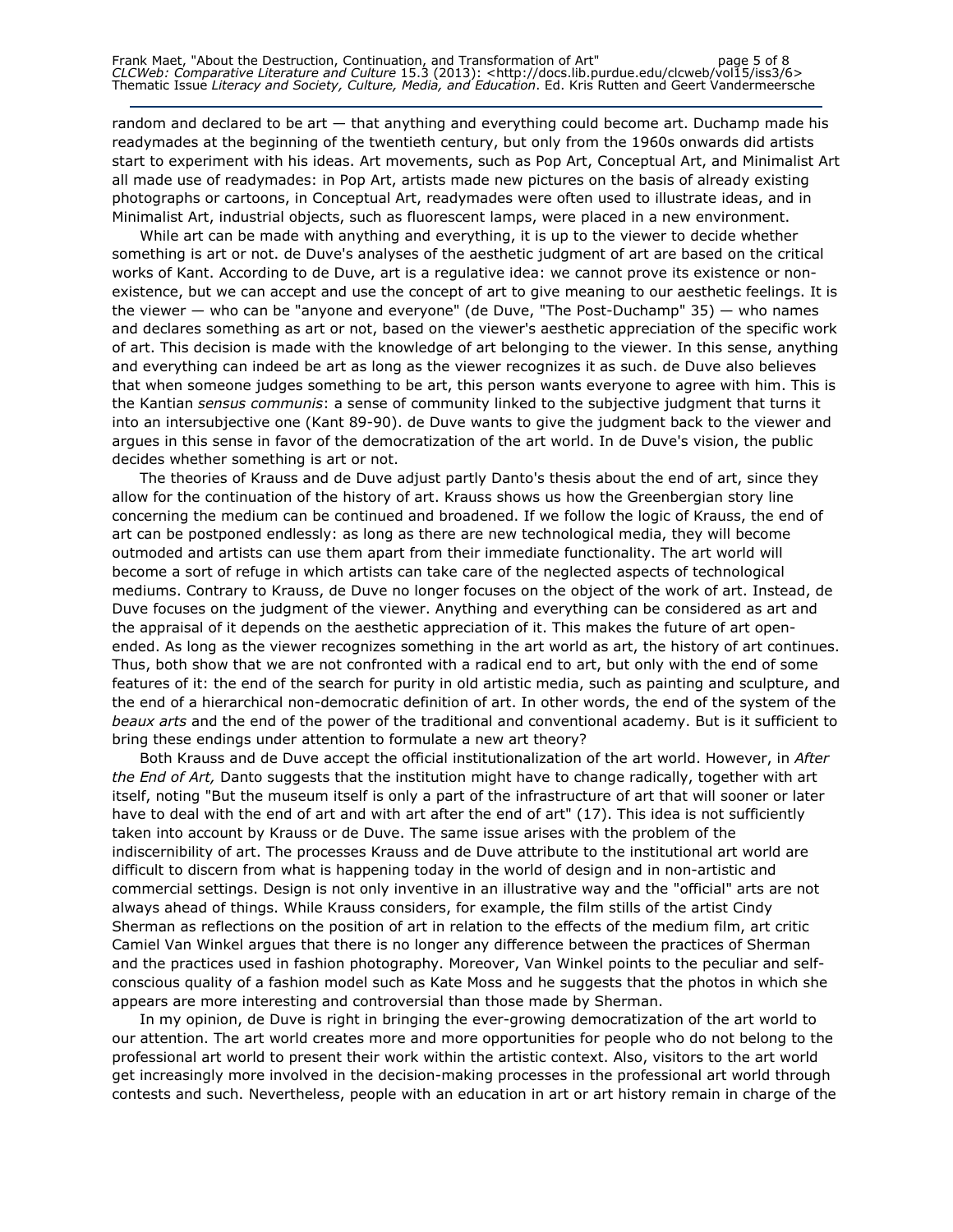art world and are still the ones deciding what is art and what is not. In that sense, a hierarchy still exists even with the process of democratization that occurs. The processes of participation and decision in the art world do not really differ from the processes of participation in relation to popular and commercial events, such as song contests and the presenting of film and television prizes which are broadcasted. For example, access to the museum today is organized with the help of the internet and social media. Also, the voting of the public leading to public prizes is organized and stimulated by social media. Thus, I posit that the democratization process itself seems to be much more a product of technological evolution than of the history of art: if we want to find out what generates an interpersonal aesthetic liking in our present-day culture and if we want to come closer to what people associate today with the idea of art, we will have to take into account the new events produced by our technological culture because they are expressions of our current culture which are happening independently from the official art world. Nevertheless they can incorporate the idea of art.

The influence of technology on art is not a new phenomenon: technology has always influenced art. In ancient Greece no separate word for art existed: art was called technè as they were products of technology, during the Middle Ages art was craftsmanship serving religion, in the Renaissance art became a specific discipline and artists started to write treatises on art, etc. (Shiner 19). Modern art, starting at the end of the nineteenth century, was a culmination of technical developments, but modern artists also turned against the technological inventions of the time such as photography, which enabled us to make direct representations of reality (see Hobsbawn). As a result, modern art became increasingly separated and differentiated from the practical and technical skill. Instead, it was associated with freedom from functionality and an entire artistic culture was constructed based on this conception and on the cultivation of the idea of art for art's sake. The abovementioned strategies for the destruction or continuation of art are also related to this modern idea of art. From the 1990s onwards, we are confronted with a growing digitalization of all sorts of information and this evolution also affects the content and functioning of the art world: sooner or later works of art are translated into data (see, e.g., Manovich). However, we should not forget that digitalization is the result of a technological development corresponding with a capitalist economy and that one of the consequences is that art today will always be partly commercial; in addition, the artist himself/herself is often commercially produced. Saatchi, for example, a well-known media tycoon, is responsible for the introduction and promotion of BritArt, with artists such as Hirst, Sarah Lucas, and many others (see Adams, Jardine, Maloney, Rosenthal, Stone). In the age of digitalization, not only is everything translated into data, but also data function within networks driven by commercial ends. However, this does not mean that all artistry is lost, since we still have to create a world for ourselves within the technological and economical system. Thus, the question is no longer how we can distinguish artistic products from technologically and commercially produced ones.

Walter Benjamin's essay "The Work of Art in the Age of Mechanical Reproduction" (1935) helps to clarify the transformation of art I am describing. According to Benjamin, in the beginning of the twentieth century photography and film made it possible to depict and reproduce existing works of art. The public related to these reproductions of works of art independently from the original work. Also, from the 1900s onwards, mass media integrated into the art world and became art themselves. The arrival of these new technological media within the art world urged us to rethink the criteria and philosophy of art. Benjamin stressed the fact that ideas of originality and authenticity could no longer be associated with works of art in the age of technological reproduction: photographs and films are products of a technological process which can be repeated. Therefore, the material results of these technological media are not original, nor authentic in a direct way. These works do not confront us with recognizable physical traces of a human being, as is the case in painting. Furthermore, Benjamin argued that while the public of the cinema is entertained, it can also be educated and thus, today, we need to reconsider Benjamin's analysis and ask the question how digitalization transforms the concept of art. As already mentioned above, digitalization makes it possible for the public to relate to works of art in a new way: with the growing amount of technological tools such as iPhones, digital cameras, iPads, etc., we are able to record works of art in numerous ways and we can manipulate the recordings by making use of all kinds of computer programs. Everyone can make his/her own films and since almost everything can be translated into data, everything can be recombined with anything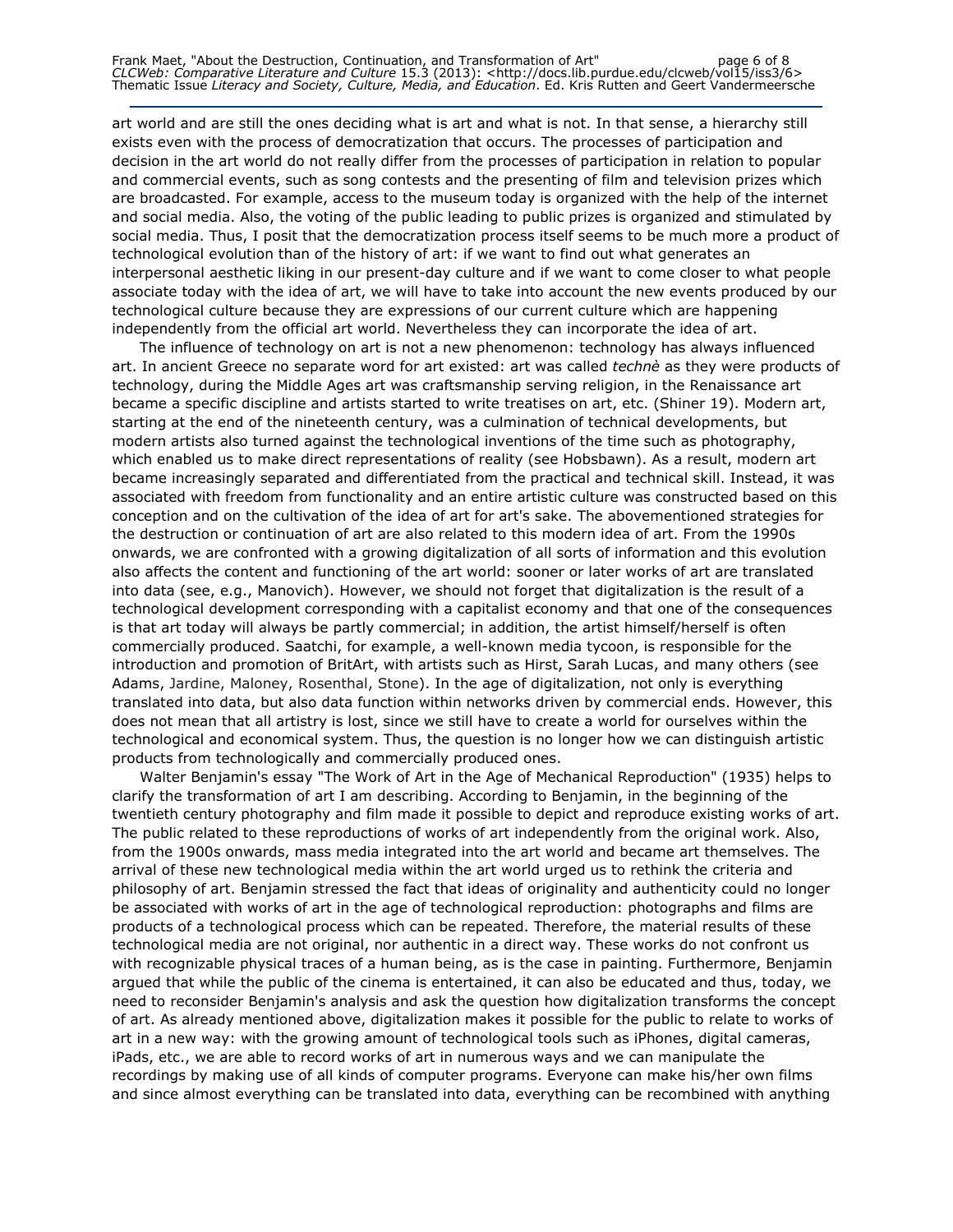else. This gives way to a two-fold evolution: aspects of art can merge into different domains and we see for example how the signature of Picasso and Magritte is used in the design of cars. On the other hand, every aspect of reality can be recorded and manipulated in such a way that it turns into a work of art. For example, video artists Douglas Gordon and Philippe Parreno recorded — in Zidane: A 21st Century Portrait — soccer star Zinedine Zidane during a match and turned it into an art film. In the film they used some footage of the television broadcasting of the match, but the overall style of their narration is reminiscent of historical works of art such as the paintings of Francisco Goya and films by Andy Warhol.

In other words, the concept of art has been "remixed." Within a capitalist economy, all products, whether they end up in the art world or in an explicitly commercial context, are related to the functioning of this economy and are affected by it. This also invites us to think further on how we want to direct the effects of this development and this brings us once again to the question raised by Benjamin: how can or should we combine entertainment with a critical attitude today? I propose to understand art as a sensible form of data that suggests a way to experience and construct our reality. So, taking the perspective of our present time into account, we can consider art as a specific kind of technology that shows us how to be present in our time since art represents human creativity at a given time period where we look at ourselves and create an image of ourselves with the use of technological media. Works of art help us to create a self-image and to become more conscious about this creative process and through this we can cultivate the existing technology and make it more reflective and imaginative and thus more artistic. This way we can consciously and creatively make this technological reality more of our own. As far as we are aware of the fact that we are manipulated by new technologies, we can in turn use that consciousness to adapt these technologies. In relation to digitalization, it can be considered an art to compose data in such a way that they represent ourselves at best.

In conclusion, cultural products such as films, books, theater plays, and pop music illustrate patterns of behavior in specific situations: they embody ways to deal with emotions and expectations and they present a worldview. The artistic quality of these works depends on their capacity to stimulate our imagination and understanding of our time. From this point of view, it no longer matters whether the object belongs to the entertainment industry or to the institutional art world. As mentioned before, all works of art have become partly commercial whether they are made to be commercial or not, they function in a technological system that corresponds with a capitalistic system. The way we perceive ourselves is influenced by the economically driven technology: we imitate the looks of film and television stars, which are artificially manipulated, and we copy their behavior. This is not necessarily a bad thing. If we are conscious about this situation, we can see it as an invitation to take commercial products seriously and create more critical films and television series without neglecting their commercial nature. In today's "remixed" world reality not only impacts on the difference between fiction and non-fiction, but we also need to take responsibility for the construction of technology and perhaps art is well suited to guide us in this task. A world constructed and manipulated by technology also makes increasingly room for human imagination: we change and construct our world to realize our imaginations, but sometimes this leads to excesses and to realities we do not want as can be the case with the strategies and occurrences of planned or mistaken destruction. Therefore, it is important to take the power of the imagination seriously not by giving it unlimited freedom, but by considering it in the light of the current condition. When we regard art as a sensible form of data that shows us how to construct our reality, then every work of art is a proposition concerning the way we want to treat data. In a world full of data, we have to create new combinations that shed new and interesting light on the existing data. Discerning what art is means selecting the sensible pieces of reality with which we choose to design our identity. By consciously situating art, as maker and as viewer, in the technological and economical conditions of our time, we can start thinking about all kinds of possible interactions between art, technology, and the economy and thus about the way we want to shape our world.

#### Works Cited

Adams, Brooks, Lisa Jardine, Martin Maloney, Norman Rosenthal, and Richard Stone. *Sensation: Young British* Artists from the Saatchi Collection. 1997. London: Royal Academy of Arts, 2009.